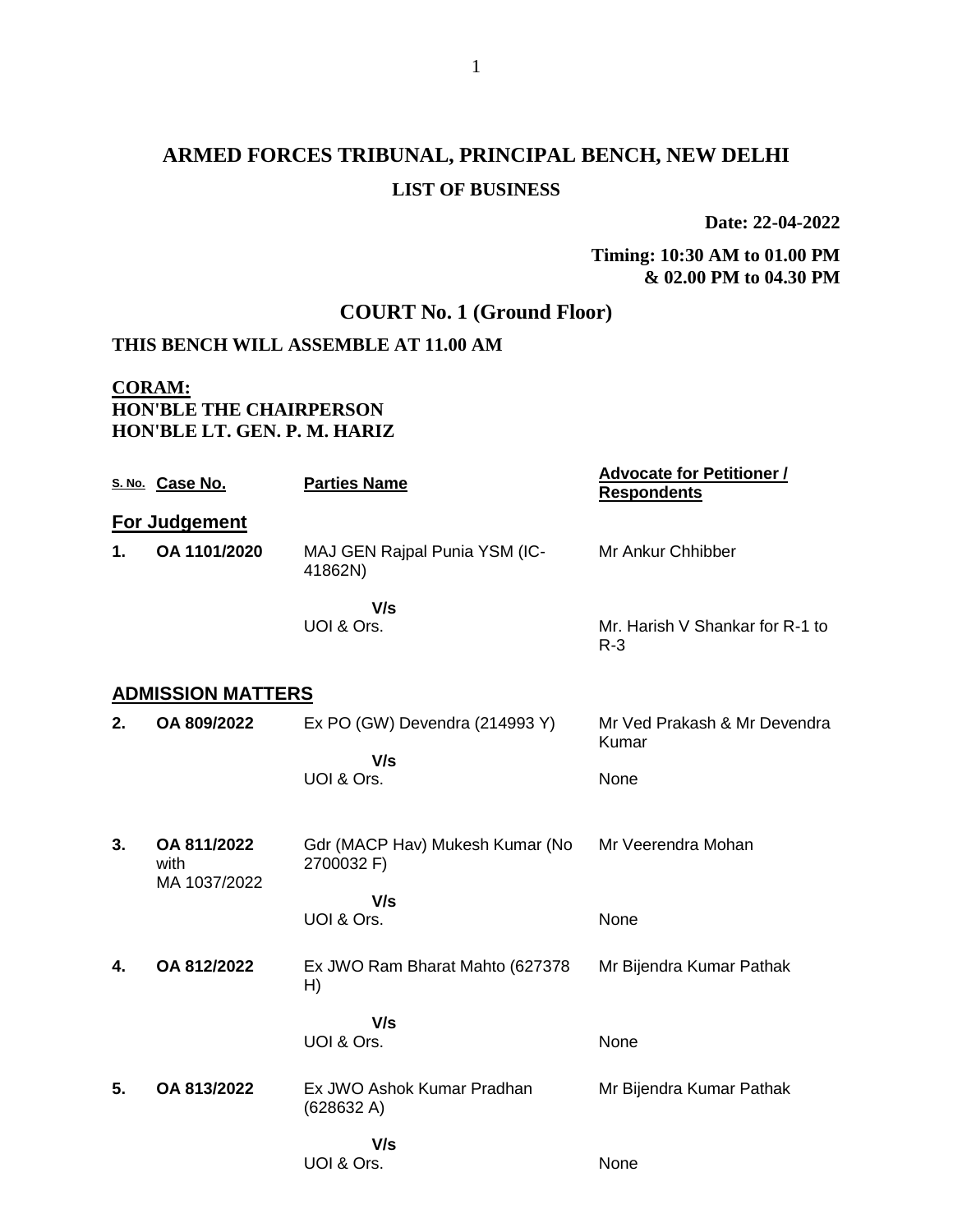| 6.  | OA 814/2022<br>with<br>MA 1058/2022 | Ex L/Nk Mirgane Saudagar Navnath<br>15569572-F             | Ms Archana Ramesh                     |
|-----|-------------------------------------|------------------------------------------------------------|---------------------------------------|
|     |                                     | V/s<br>UOI & Ors.                                          | None                                  |
|     |                                     |                                                            |                                       |
| 7.  | OA 815/2022<br>with<br>MA 1059/2022 | Hony Sub Maj Sasidharan Nair S<br>(Retd) (No 7021950 N)    | Mr Ajit Kakkar                        |
|     |                                     | V/s                                                        |                                       |
|     |                                     | UOI & Ors.                                                 | None                                  |
| 8.  | OA 816/2022<br>with                 | Col Kedar Singh (Retd) (IC 41313 N)                        | Mr Anil Srivastava                    |
|     | MA 1060/2022                        | V/s<br>UOI & Ors.                                          | None                                  |
|     |                                     |                                                            |                                       |
| 9.  | OA 817/2022                         | Ex JWO Sushil Kumar (628060-R)                             | Mr Bharat Singh & Associates          |
|     | with                                |                                                            |                                       |
|     | MA 1061/2022                        | V/s<br>UOI & Ors.                                          | None                                  |
|     |                                     |                                                            |                                       |
| 10. | OA 818/2022                         | Ex Rect Indraj Singh (No 1051883N)                         | Mr Mohan Kumar & Assocites            |
|     |                                     | V/s                                                        |                                       |
|     |                                     | UOI & Ors.                                                 | None                                  |
|     |                                     |                                                            |                                       |
| 11. | OA 819/2022                         | Ex Polog (F & A ) Kishore Kumar<br><b>Bishwas 214198-R</b> | Mr Ved Prakash & Mr Devendra<br>Kumar |
|     |                                     | V/s                                                        |                                       |
|     |                                     | UOI & Ors.                                                 | None                                  |
| 12. | OA 820/2022                         | Sgt Abhay Kumar Pandey (No 907517) Mr Manoj Kr Gupta       |                                       |
|     |                                     |                                                            |                                       |
|     |                                     | V/s<br>UOI & Ors.                                          | None                                  |
|     |                                     |                                                            |                                       |
|     |                                     |                                                            |                                       |
| 13. | OA 821/2022                         | Ex MWO Kamalesh Kumar Maharshi<br>$(629815-S)$             | Mr Bijendra Kumar Pathak              |
|     |                                     | V/s                                                        |                                       |
|     |                                     | UOI & Ors.                                                 | None                                  |
| 14. | OA 822/2022                         |                                                            |                                       |
|     |                                     | Sub Heera Singh (1490992 K)                                | Mr Ajit Kakkar & Associates           |
|     |                                     | V/s                                                        |                                       |
|     |                                     | UOI & Ors.                                                 | None                                  |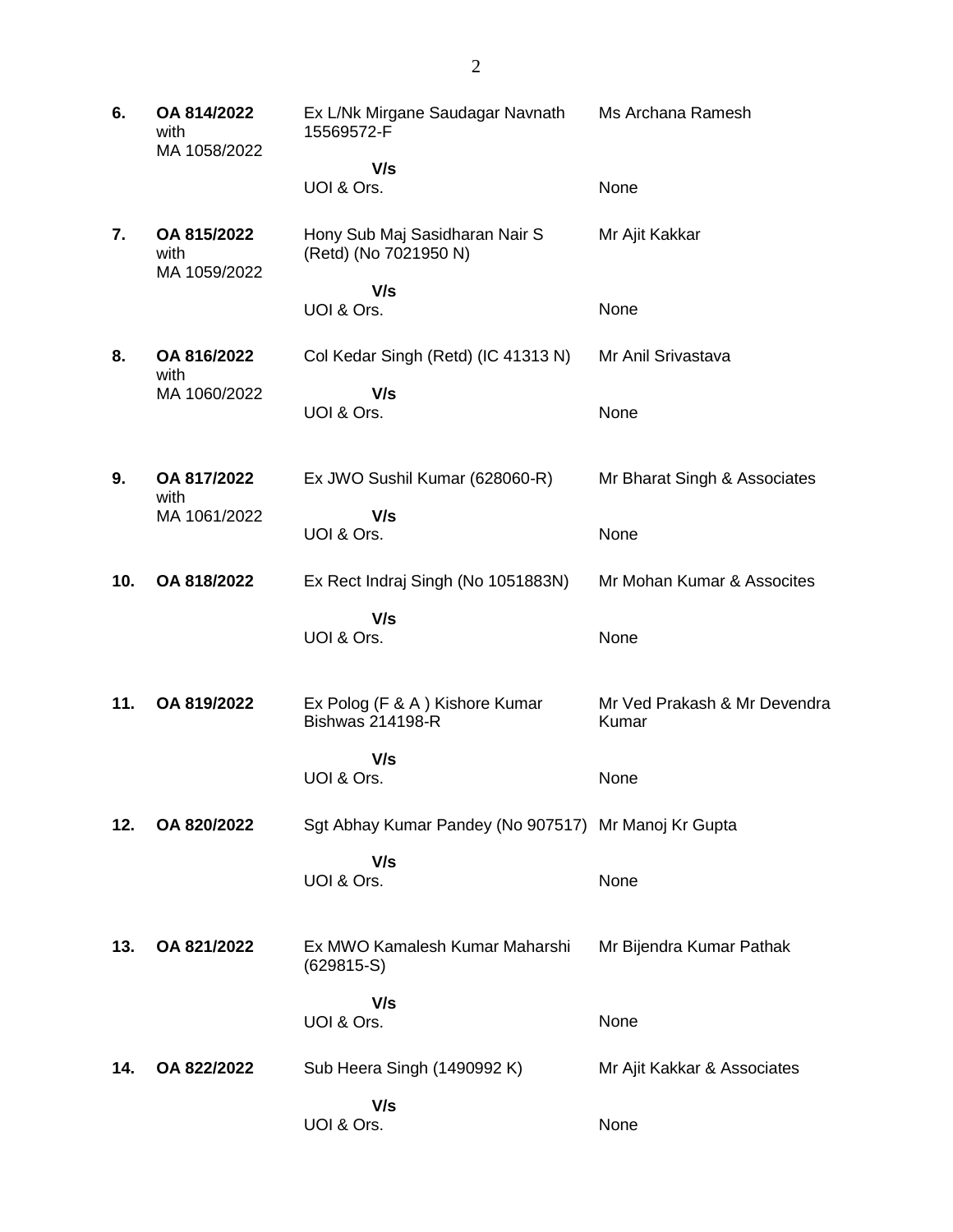**15. OA 823/2022** with MA 1071/2022 Sub Kaushal Kumar Singh (JC 762870 Ms Alpana Yadav M)  **V/s**

# UOI & Ors.

| 16. OA (Appeal)<br>836/2022<br>with<br>MA 1092/2022 | Ex Sub (Tech Asst) Mahesh Kumar<br>Pandey (JC 275059L) (Through his<br>Son Nilesh Kumar Pandey<br>V/s | Mr Anand Kumar & Akshit Anand |
|-----------------------------------------------------|-------------------------------------------------------------------------------------------------------|-------------------------------|
|                                                     | UOI & Ors.                                                                                            | <b>None</b>                   |

None

Swain

# **MA (EXECUTION)**

| 17. | MA 1401/2020 | Ex Sgt Chakkungal Prabhakaran<br>$(281741-A)$ | Ms. Pallavi Awasthi                                        |
|-----|--------------|-----------------------------------------------|------------------------------------------------------------|
|     | OA 2113/2019 | V/s                                           |                                                            |
|     |              | UOI & Ors.                                    | Gp Capt Karan Singh Bhati, Sr<br>CGSC and Mr. Satya Ranjan |

#### **WITH**

| 18. | RA 11/2021<br>$\mathsf{I}$         | UOI & Ors.                                           | Gp Capt Karan Singh Bhati, Sr<br>CGSC and Mr. Satya Ranjan                   |
|-----|------------------------------------|------------------------------------------------------|------------------------------------------------------------------------------|
|     | OA 2113/2019                       | V/s                                                  | Swain                                                                        |
|     |                                    | Ex JWO Chakkungal Prabhakaran<br>(281741)            | Ms Pallavi Awasthi                                                           |
| 19. | MA 2124/2021<br>in<br>OA 1060/2020 | <b>JWO Arun Kumar Singh</b><br>(Retd)(691576)<br>V/s | Mr Manoj Kumar Gupta                                                         |
|     |                                    | UOI & Ors                                            | Mr. Avdhesh Kumar Singh for R<br>1 & 2 and Mr Sheikh Imran Alam<br>for $R-3$ |
| 20. | MA 102/2022<br>in.                 | JC-405053W Sub Adyanath Ghosh<br>(Retd)              | Mr B P Vaishnav & Associates                                                 |
|     | OA 1051/2021                       | V/s<br>UOI & Ors                                     | Mr. Prabodh Kumar                                                            |
| 21. | MA 911/2022<br>in                  | Cpl Ayush Maurya (No 949613-T)                       | Mr Ankur Chhibber                                                            |
|     | OA 2670/2021                       | V/s<br>UOI & Ors                                     | Mr. Harish V Shankar                                                         |
|     | <u>MA (OTHERS)</u>                 |                                                      |                                                                              |
| 22. | MA 1039/2022                       | IC-59633L Maj Vikram Mohan                           | Mr Aditya Singh Puar & Mr<br>Shobhit Shukla                                  |
|     | ın<br>OA 540/2021                  | V/s                                                  |                                                                              |
|     |                                    | UOI & Ors                                            | Mr S D Windlesh                                                              |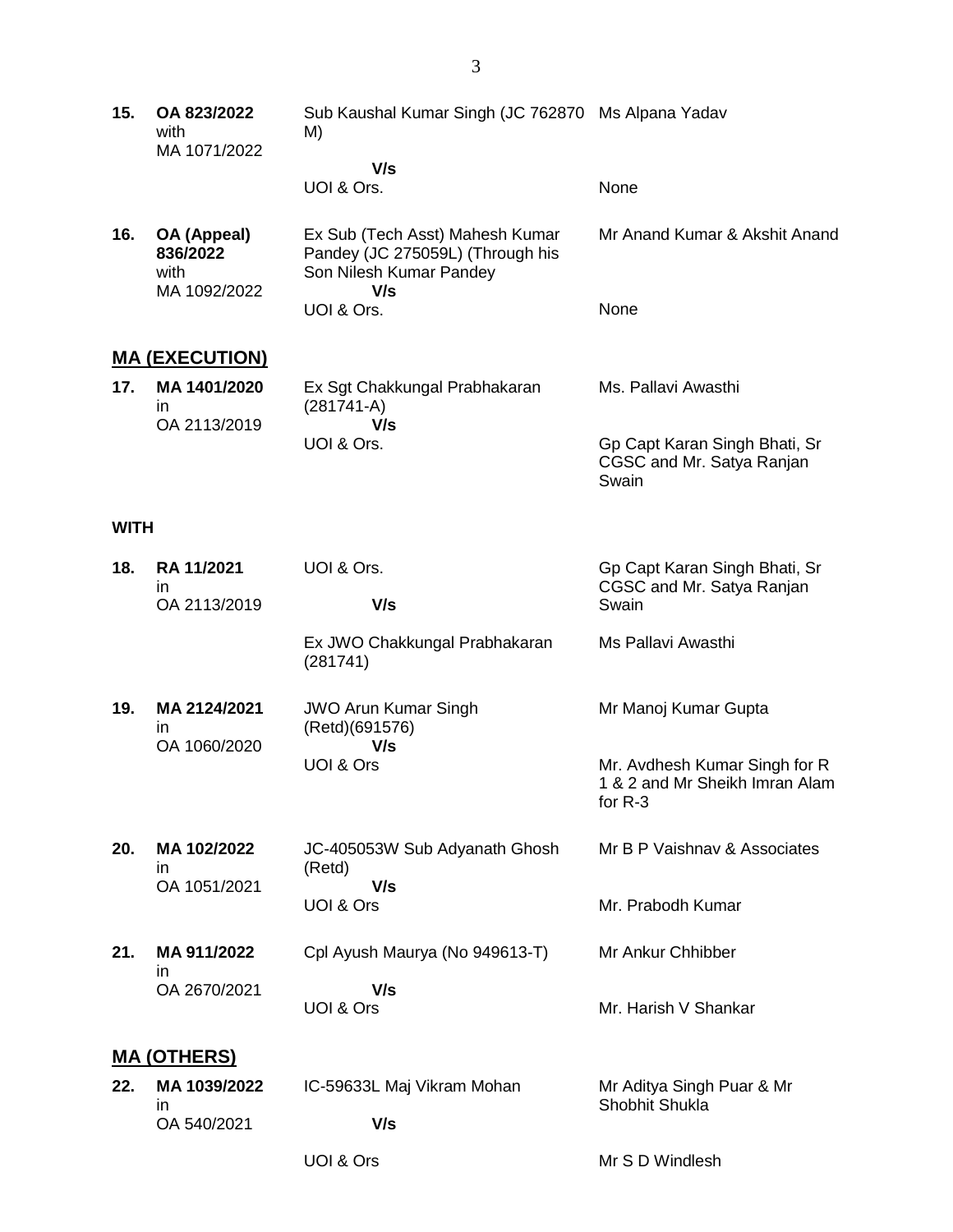| 23.         | MA 1057/2022                      | Ex WO Gori Shankar (8374850-P)                                     | Mr S Krishna Murthy                          |
|-------------|-----------------------------------|--------------------------------------------------------------------|----------------------------------------------|
|             | in<br>OA 1260/2020                | V/s<br>UOI & Ors                                                   | None                                         |
| 24.         | MA 1062/2022<br>in<br>OA 649/2021 | (IC-40290 L) Maj Gen Bipin Bakshi<br><b>AVSM VSM (Retd)</b><br>V/s | Mr Rajiv Manglik                             |
|             |                                   | UOI & Ors                                                          | Gp Capt Karan Singh Bhati, Sr<br><b>CGSC</b> |
|             | <b>PART HEARD</b>                 |                                                                    |                                              |
| 25.         | OA 814/2020                       | Wg Cdr Shalini Upadhyay (28818-H)                                  | Mr SS Pandey & Associates                    |
|             |                                   | V/s<br>UOI & Ors.                                                  | Dr. Vijendra Singh Mahndiyan                 |
| <b>WITH</b> |                                   |                                                                    |                                              |
| 26.         | OA 1249/2020                      | Wg Cdr Asha Chikkanna (28365 H)                                    | Mr S S Pandey & Associates                   |
|             |                                   | V/s<br>UOI & Ors.                                                  | Mr. J S Rawat                                |
| <b>WITH</b> |                                   |                                                                    |                                              |
| 27.         | OA 1894/2020<br>with              | 28824-T Wg Cdr Parul Pratap Singh                                  | Mr. S S Pandey & Associates                  |
|             | MA 598/2021                       | V/s<br>UOI & Ors.                                                  | Mr Anil Gautam                               |
|             | <b>Pleadings Not Complete</b>     |                                                                    |                                              |
| 28.         | OA 2176/2021<br>with              | Cdr G Hariharan Iyer (Retd) (05963-A) Ms Pallavi Awasthi           |                                              |
|             | MA 289/2022                       | V/s<br>UOI & Ors.                                                  | Mr. Neeraj, Sr CGSC                          |
| 29.         | OA 2211/2021<br>with              | Cdr Sumit Srivastava (05950 Y) (Retd)                              | Ms Pallavi Awasthi                           |
|             | MA 614/2022                       | V/s<br>UOI & Ors.                                                  | Mr. V S Tomar                                |
| 30.         | OA 702/2022                       | (MR 04968 H) Maj Gen Ramandeep<br>Singh Ahluwalia VSM              | Mr S S Pandey & Associates                   |
|             |                                   | V/s<br>UOI & Ors.                                                  | Dr Vijendra Singh Mahndiyan                  |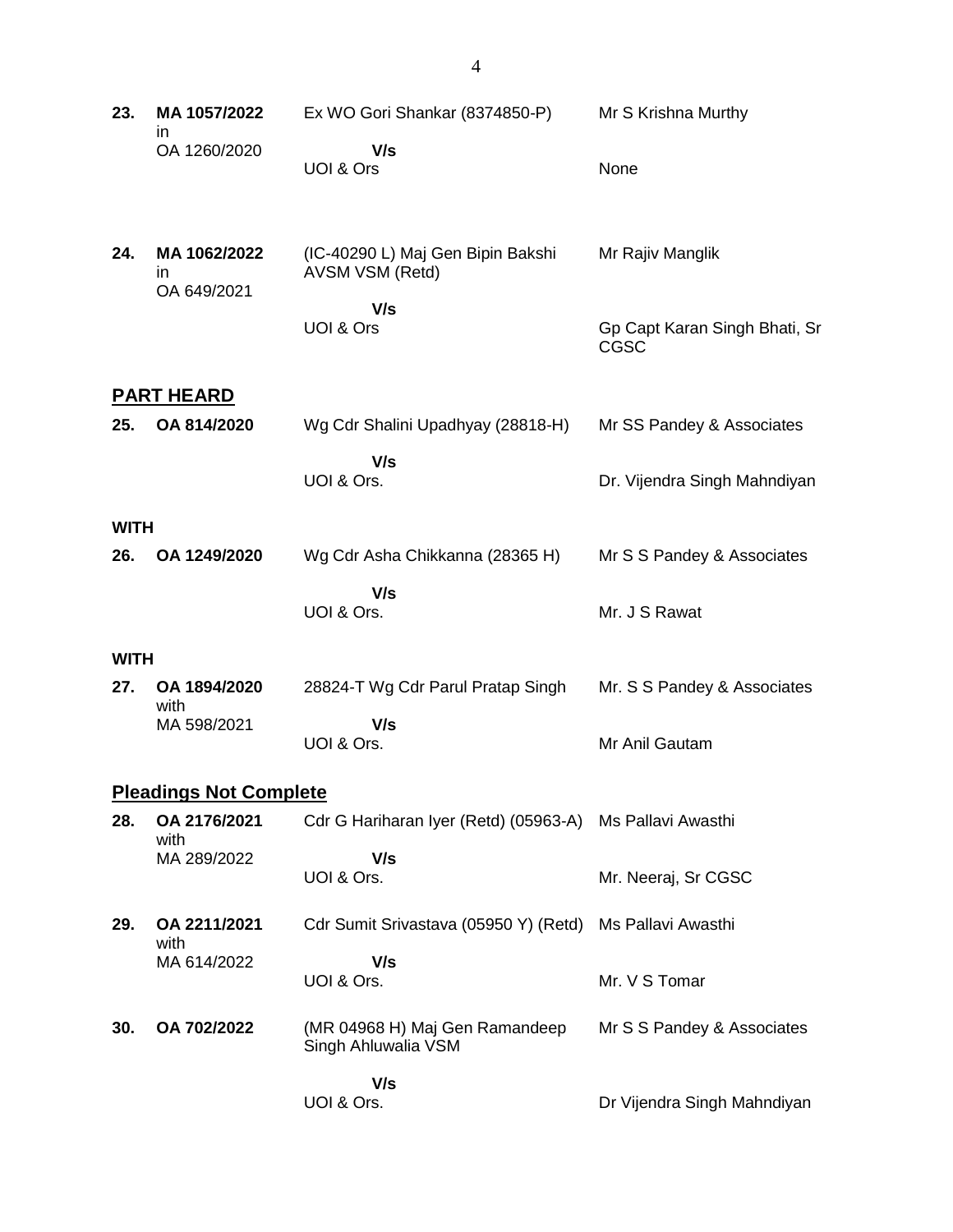# **FOR FINAL HEARING**

| 31. OA 1871/2020 | IC-50360M Col Paramvir Singh | Mr. Rajiv Manglik |  |
|------------------|------------------------------|-------------------|--|
|                  |                              |                   |  |

 **V/s** UOI & Ors.

Gp Capt Karan Singh Bhati, Sr. CGSC

## **HON'BLE THE CHAIRPERSON WILL SIT SINGLY IMMEDIATELY AFTER THE BOARD OF DB IS DISCHARGED For Orders**

| 1. | MA 1003/2022<br>in.                       | LT Col Ranyodh Singh IC 60379Y                | Col Amit Kumar (Retd),<br>Snil J Mathews, Achal Jain   |
|----|-------------------------------------------|-----------------------------------------------|--------------------------------------------------------|
|    | OA Dy No 1001/2022                        | V/s<br>UOI & Ors.                             | None                                                   |
| 2. | MA 1004/2022<br>in<br>OA Dy No 2068/2022  | RIS Ajai Singh (JC 244259 A)<br>V/s           | Mr Ajit Kakkar &<br>Associates                         |
|    |                                           | UOI & Ors.                                    | None                                                   |
| 3. | MA 1023/2022<br>in                        | (IC 60456 H) Lt Col Sachin Pandey             | Mr Amit Kumar, Sunil J<br>Mathews & Ms Achal Jain      |
|    | OA Dy No. 1048/2022                       | V/s<br>UOI & Ors.                             | None                                                   |
| 4. | MA 1024/2022<br>in.<br>OA Dy No 1049/2022 | Col A S Bains SM (IC 60170N)<br>V/s           | Mr Amit Kumar & Sunil J<br>Mathews & Achal Jain        |
|    |                                           | UOI & Ors.                                    | None                                                   |
| 5. | MA 1025/2022<br>ın<br>OA Dy No. 1002/2022 | Lt Col Arnab Kumar Deb<br>V/s<br>UOI & Ors.   | Mr Amit Kumar & Sunil J<br>Mathews, Achal Jain<br>None |
|    |                                           |                                               |                                                        |
| 6. | MA 1033/2022<br>in                        | Lt Col Pankaj Prakash Pandey                  | Mr Amit kumar & Sunil J<br>Mathews & Achal Jain        |
|    | OA Dy No 1051/2022                        | V/s<br>UOI & Ors.                             | None                                                   |
| 7. | MA 1034/2022<br>in<br>OA Dy No 1000/2022  | Lt Col Tribhuwan Narain Singh (IC<br>60340 M) | Mr Amit Kumar                                          |
|    |                                           | V/s<br>UOI & Ors.                             | None                                                   |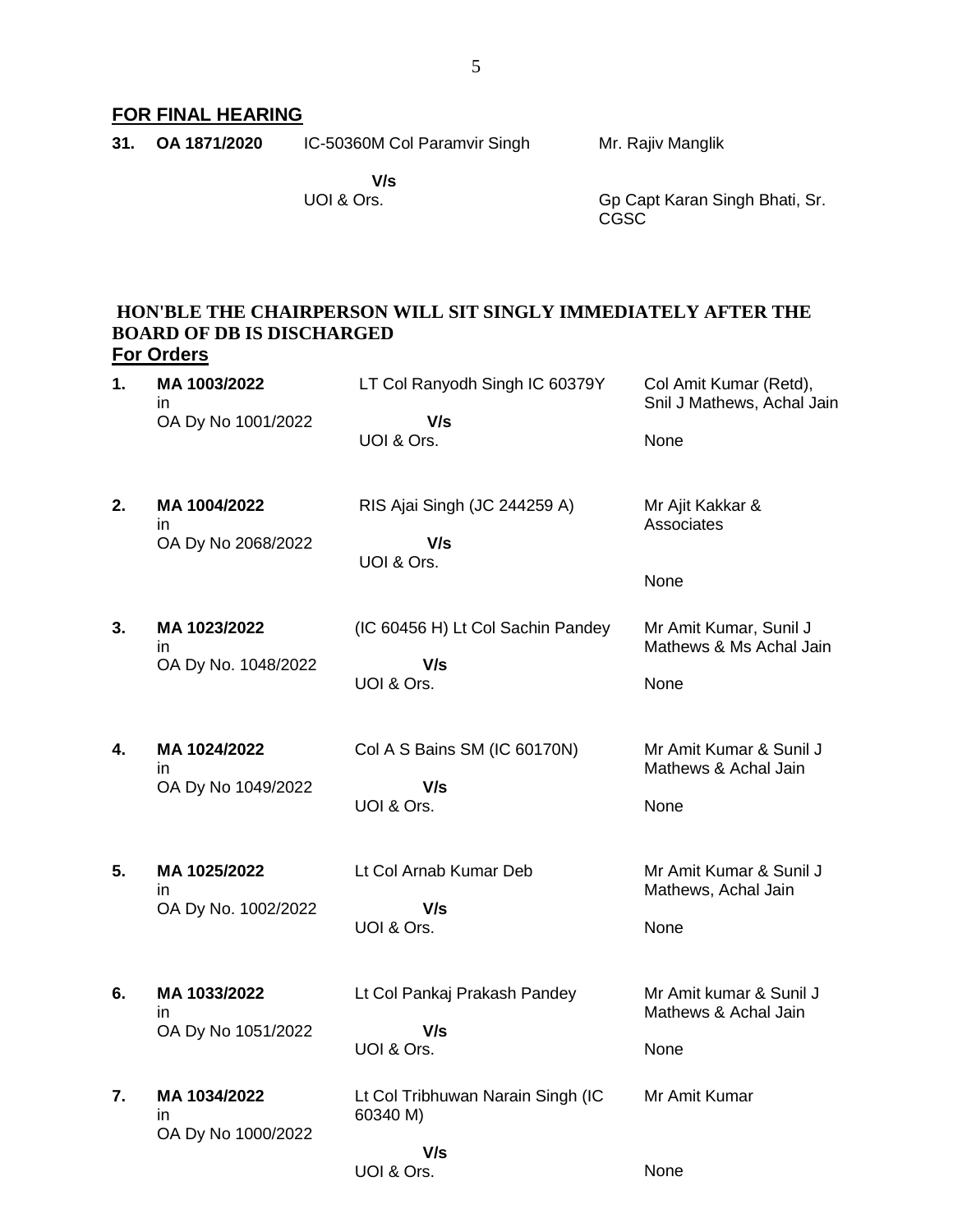| 8. | MA 1035/2022<br>ın                        | (IC 60268 F) Lt Col NC D'Costa        | Mr Amit Kumar, Sunil J<br>Mathews & Ms Achal Jain |
|----|-------------------------------------------|---------------------------------------|---------------------------------------------------|
|    | OA Dy No 1008/2022                        | V/s<br>UOI & Ors.                     | None                                              |
| 9. | MA 1085/2022<br>ın<br>OA Dy No. 2100/2022 | CPO Mahesh Kumar Poonia (216375<br>N) | Mr Ajit Kakkar &<br>Associates                    |
|    |                                           | V/s<br>UOI & Ors.                     | <b>None</b>                                       |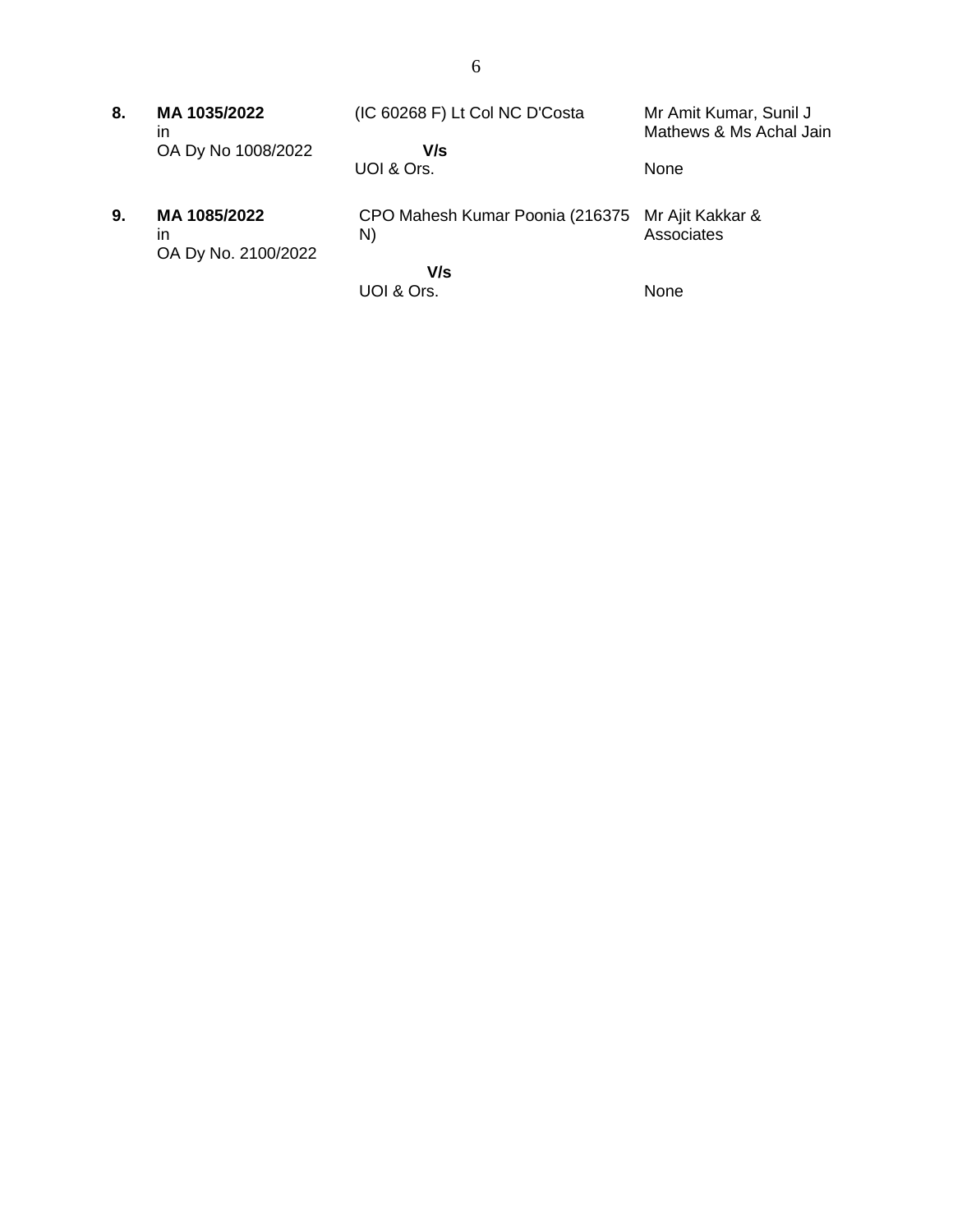# **ARMED FORCES TRIBUNAL, PRINCIPAL BENCH, NEW DELHI LIST OF BUSINESS**

**Date: 22-04-2022**

**Timing: 11:00 AM**

# **PRINCIPAL REGISTRAR COURT**

# **PRINCIPAL REGISTRAR COURT WILL SIT FROM 12.00 NOON TO 1.00 PM**

### **THE FOLLOWING CASES SHALL BE TAKEN THROUGH VIRTUAL HEARING**

# **Link for Virtual Hearing Principal Registrar Court:**

<https://aftpb.webex.com/meet/vcaftpb>

|    | S. No. Case No.                        | <b>Parties Name</b>                                              | <b>Advocate for Petitioner /</b><br><b>Respondents</b> |
|----|----------------------------------------|------------------------------------------------------------------|--------------------------------------------------------|
|    | <b>Pleadings Complete</b>              |                                                                  |                                                        |
| 1. | OA 2491/2021<br>with<br>MA 685/2022    | Ex Sep Prem Kumar R (No 14832520<br>W)                           | Mr Ajit Kakkar & Associates                            |
|    |                                        | V/s                                                              |                                                        |
|    |                                        | UOI & Ors.                                                       | Mr. Arvind Patel                                       |
| 2. | OA 2500/2021                           | Nk Rajendran P (Retd) (No 10291218<br>Y)                         | Mr US Maurya                                           |
|    |                                        | V/s                                                              |                                                        |
|    |                                        | UOI & Ors.                                                       | Mr. J S Yadav                                          |
| 3. | OA 2884/2021<br>with<br>MA 3113/2021 & | JC-152915 Ex Sub/Hony Captain<br>Chandan Singh<br>V/s            | Ms Pallavi Awasthi                                     |
|    | MA 1049/2022                           | UOI & Ors.                                                       | Ms. Jyotsna Kaushik                                    |
|    | <b>Pleadings Not Complete</b>          |                                                                  |                                                        |
| 4. | OA 749/2021<br>with<br>MA 2765/2021    | Ex Sep (GD) Mohd Zakir Khan<br>$(13756123-L)$<br>V/s             | Mr Narender Kaushik & Pankaj<br>Kaushik                |
|    |                                        | UOI & Ors.                                                       | Mr Y P Singh                                           |
| 5. | OA 2226/2021                           | Mrs Sunita Ajmani W/o Late Gp Capt<br>(Dr) MG Ajmani (13756) Med | Mr Paritosh Tomar                                      |
|    |                                        | V/s                                                              |                                                        |
|    |                                        | UOI & Ors.                                                       | None for R-1,3 & 4 and Mr J S<br>Arora R-2             |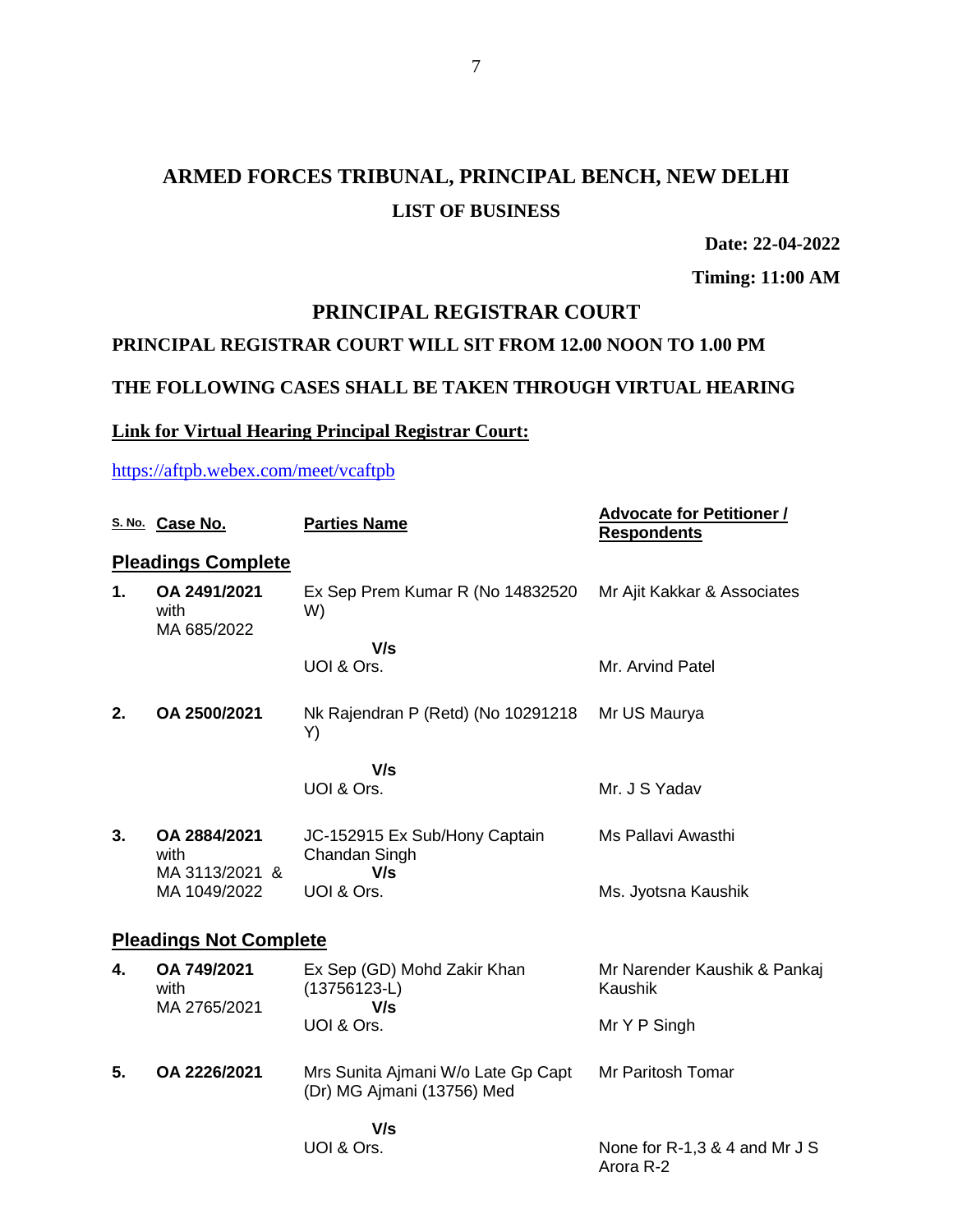| 6.  | OA 2227/2021<br>with<br>MA 2323/2021 | Ex WO Pushpinder Singh Malik<br>(691226 H)                   | Mr D K Sharma & Mr S K<br>Vashistha          |
|-----|--------------------------------------|--------------------------------------------------------------|----------------------------------------------|
|     |                                      | V/s<br>UOI & Ors.                                            | Mr Avdhesh Kumar Singh                       |
| 7.  | OA 2231/2021<br>with                 | Ex Sgt Manjit Singh (No 735659 H)                            | Mr Ajit Kakkar & Associates                  |
|     | MA 2329/2021                         | V/s<br>UOI & Ors.                                            | Mr Neeraj, Sr CGSC                           |
| 8.  | OA 2233/2021<br>with<br>MA 2331/2021 | Sgt Dinesh Kumar Yuwraj (Retd)<br>(772590)                   | Mr Manoj Kr Gupta                            |
|     |                                      | V/s<br>UOI & Ors.                                            | Gp Capt Karan Singh Bhati, Sr<br><b>CGSC</b> |
| 9   | OA 2234/2021<br>with<br>MA 2332/2021 | Ex Hav Pardeep Singh (No 03984874<br>P)                      | Mr Shakti Chand Jaidwal                      |
|     |                                      | V/s<br>UOI & Ors.                                            | Mr D K Sabat                                 |
| 10. | OA 2235/2021                         | Capt (IN) Ranjeet Bhatnagar (Retd)<br>(03032 R)<br>V/s       | Mr Shakti Chand Jaidwal                      |
|     |                                      | UOI & Ors.                                                   | Ms Suman Chauhan                             |
| 11. | OA 2475/2021<br>with<br>MA 2587/2021 | Ex Hav Rajendra Singh Yadav<br>(6917052N)                    | Mr Manoj Kumar Gupta                         |
|     | (OA 611/2018 RB<br>JAIPUR)           | V/s<br>UOI & Ors.                                            | Mr J S Yadav                                 |
| 12. | OA 2485/2021                         | (683546 H) MWO (HFO) Raj Kumar<br>Bhatia (Retd)              | Mr Rohit Pratap & Associates                 |
|     |                                      | V/s                                                          |                                              |
|     |                                      | UOI & Ors.                                                   | Dr. Vijendra Singh Mahndiyan                 |
| 13. | OA 2486/2021                         | (667657 S) HFL Ramchandra<br>Kondiram Shitole (Retd)         | Mr Rohit Pratap & Associates                 |
|     |                                      | V/s<br>UOI & Ors.                                            | Mr. Neeraj, Sr CGSC                          |
|     |                                      |                                                              |                                              |
| 14. | OA 2487/2021<br>with<br>MA 2604/2021 | MWO (HFL) Ram Gopal ((Retd)<br>(Service Nos 624759-N)<br>V/s | Mr Ramniwas Bansal                           |
|     |                                      | UOI & Ors.                                                   | Mr. Anil Gautam                              |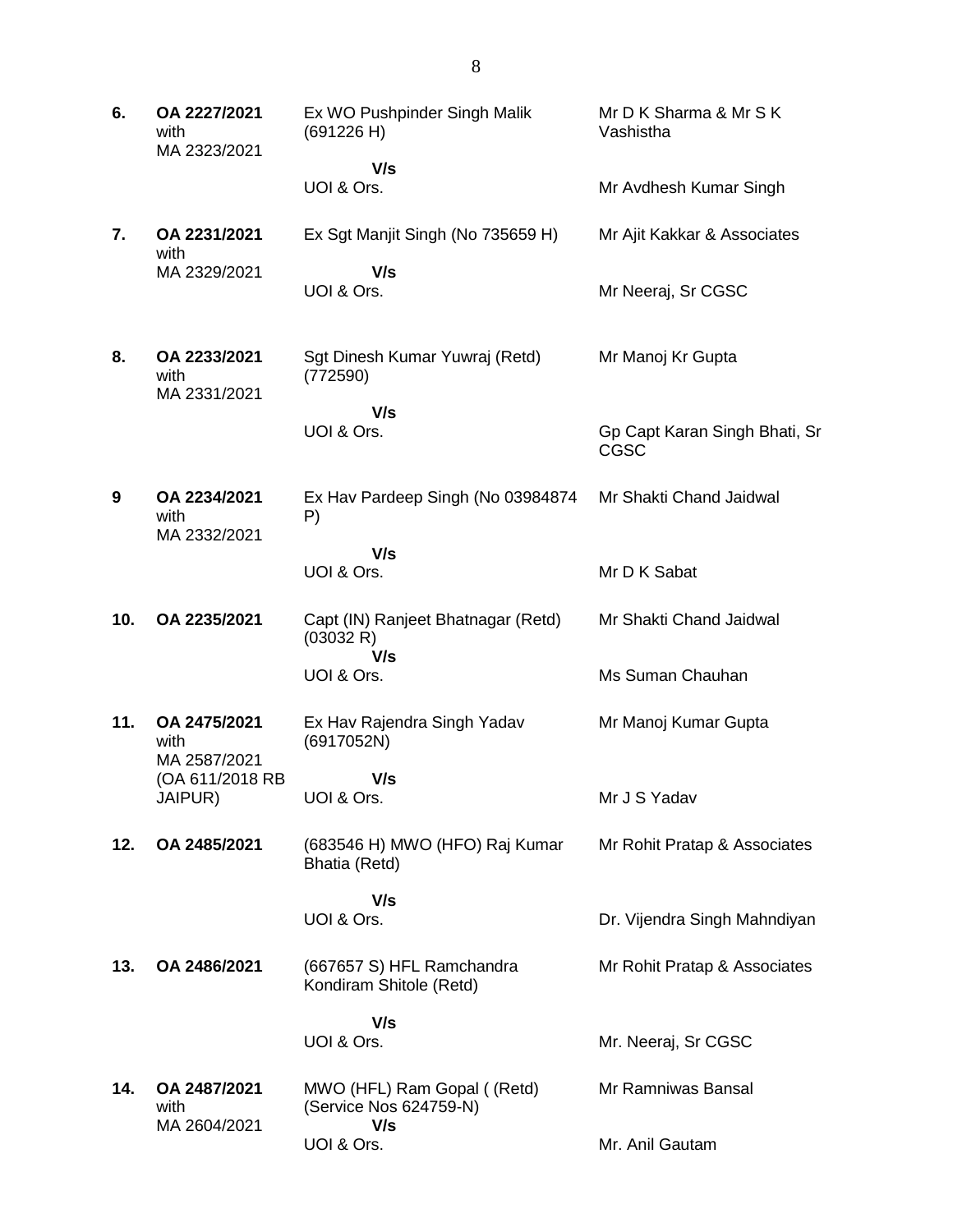| 15. | OA 2490/2021                         | Kamal Sehgal D/O Hony (Flt Lt) ML<br><b>Bhalla (Retd) 220962-G</b><br>V/s | Mr Ajit Kakkar & Associates                       |
|-----|--------------------------------------|---------------------------------------------------------------------------|---------------------------------------------------|
|     |                                      | UOI & Ors.                                                                | Mr Anil Gautam for R-1 to R-4<br>and None for R-5 |
| 16. | OA 2493/2021<br>with<br>MA 2608/2021 | Ex Sep (GD) Ganesh Singh (6925198-<br>W)                                  | Mr Ved Prakash & Devendra<br>Kumar                |
|     |                                      | V/s<br>UOI & Ors.                                                         | Mr. Waize Ali Noor                                |
| 17. | OA 2497/2021<br>with<br>MA 2611/2021 | Ex Swr Jagdish Chander (No 1082678<br>N)                                  | Mr Ved Prakash & Devendra<br>Kumar                |
|     |                                      | V/s<br>UOI & Ors.                                                         | Mr. Arvind Kumar                                  |
| 18. | OA 2498/2021<br>with<br>MA 2612/2021 | (132482) LME Bishwa Mohan Ray<br>(Retd)                                   | Mr Manoj Kumar Gupta                              |
|     |                                      | V/s<br>UOI & Ors.                                                         | Mr. Ashok Chaitanya                               |
| 19. | OA 2501/2021<br>with                 | Ex Rect Gora Anjaneyulu (15503073M) Mr S S Pandey & Associates            |                                                   |
|     | MA 2614/2021                         | V/s<br>UOI & Ors.                                                         | Mr. Rajeev Kumar                                  |
| 20. | OA 2503/2021<br>with                 | Ex Hav Arup Mitra (9512947-X)                                             | Mr Ved Prakash & Devendra<br>Kumar                |
|     | MA 2616/2021                         | V/s<br>UOI & Ors.                                                         | Mr. Harish V Shankar                              |
| 21. | OA 2504/2021<br>with<br>MA 2617/2021 | (2595462 K) Sep/DSC Daggumilli<br>Sambasiva Rao (Retd)                    | Mr Manoj Kr Gupta                                 |
|     |                                      | V/s<br>UOI & Ors.                                                         | Mr. V Pattabhi Ram                                |
| 22. | OA 2505/2021                         | Ex Nk Bhupendra Singh Rana (No                                            | Mr Ved Praskash & Devendra                        |
|     | with<br>MA 2618/2021                 | 15119824-Y)                                                               | Kumar                                             |
|     |                                      | V/s<br>UOI & Ors.                                                         | Mr. Satya Ranjan Swain                            |
| 23. | OA 2507/2021<br>with                 | Ex Sgt Suraj Karyaparambil Balan (No<br>684956 F)                         | Mr Kritendra Tiwari                               |
|     | MA 2619/2021                         | V/s<br>UOI & Ors.                                                         | Mr. Satya Ranjan Swain                            |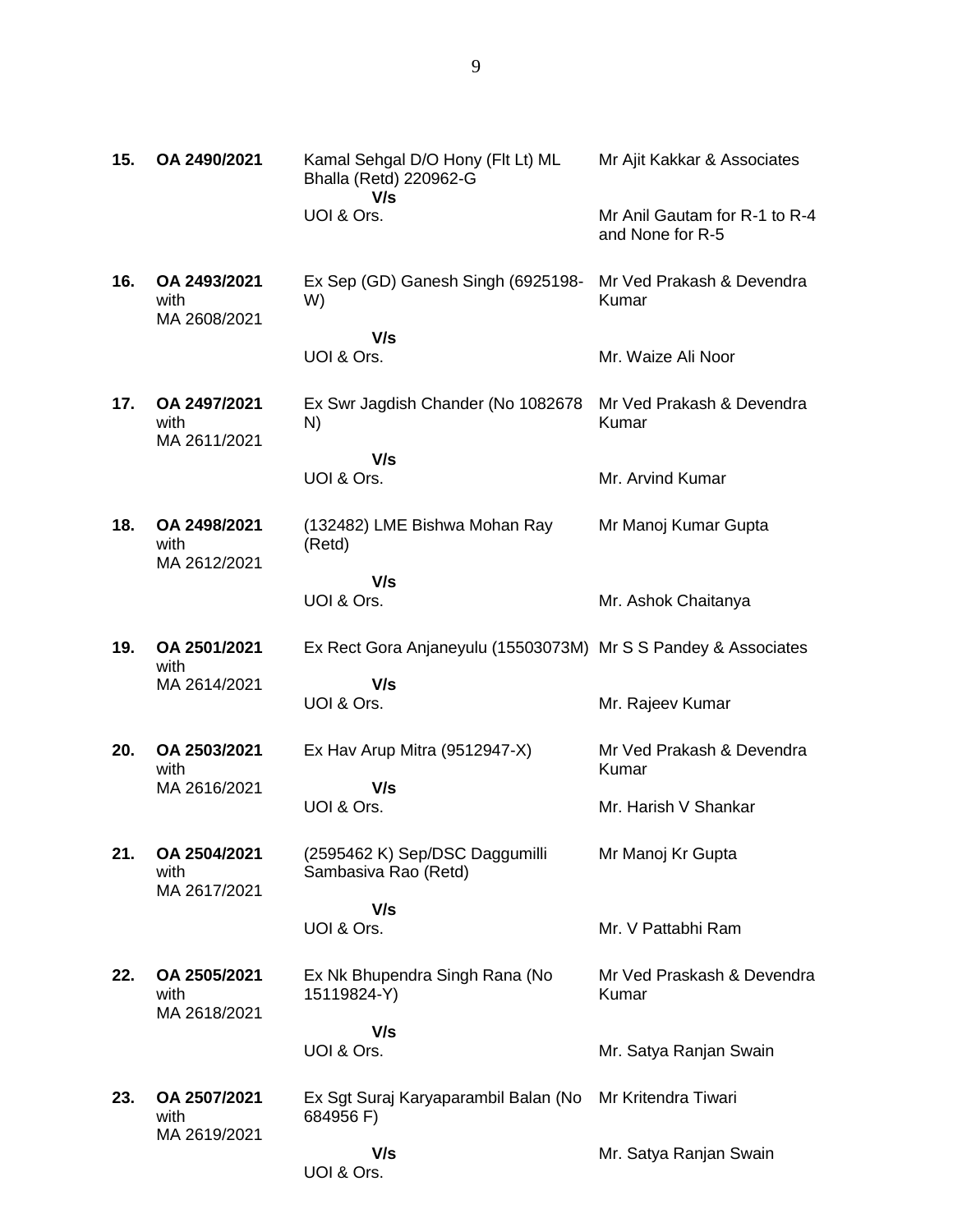| 24. | OA 2509/2021                         | Ex WO Antaryami Lenka (684992)                             | Mr Baljeet Singh & Ms Deepika<br>Sheoran     |
|-----|--------------------------------------|------------------------------------------------------------|----------------------------------------------|
|     |                                      | V/s<br>UOI & Ors.                                          | Mr. K K Tyagi                                |
| 25. | OA 2510/2021<br>with<br>MA 2624/2021 | HFO (MWO) Deo Kumar Singh (Retd)<br>614420-R               | Mr Durgesh Kumar Sharma                      |
|     |                                      | V/s<br>UOI & Ors.                                          | Mr. Rajeev Kumar                             |
| 26. | OA 2513/2021<br>with<br>MA 2627/2021 | (649961 R) MWO Habibur Rahman<br>Khan (Retd)               | Mr Bipin Bihari                              |
|     |                                      | V/s<br>UOI & Ors.                                          | Mr. D K Sabat                                |
| 27. | OA 2515/2021<br>with<br>MA 2628/2021 | (769750 F) Sgt Akshaya Kumar Pati<br>(Retd)                | Mr Durgesh Kumar Sharma                      |
|     |                                      | V/s<br>UOI & Ors.                                          | Mr. Rajeev Kumar                             |
| 28. | OA 2517/2021<br>with<br>MA 2629/2021 | SS 4133W CAPT VIRAJ SINGH<br>CHAUDHRY (RETD)<br>V/s        | Mr Chaitanya Agarwal                         |
|     |                                      | UOI & Ors.                                                 | Gp Capt Karan Singh Bhati, Sr<br><b>CGSC</b> |
| 29. | OA 2537/2021<br>with<br>MA 2668/2021 | Ex PO Upendra Kankipati (No 166354<br>B)                   | Mr Ajit Kakkar & Associates                  |
|     |                                      | V/s<br>UOI & Ors.                                          | Mr Rajeev Kumar                              |
| 30. | OA 2548/2021<br>with<br>MA 2692/2021 | Ex Hon Sub Lt (MCPO-I) Rama<br>Shankar Rai 202283 K<br>V/s | Mr A K Chaudhary                             |
|     |                                      | UOI & Ors.                                                 | Mr Rajeev Kumar                              |
| 31. | OA 2557/2021                         | WO Sudesh Kumar Upadhyay (Retd)<br>(No 628159 A)           | Mr Ramniwas Bansal                           |
|     |                                      | V/s<br>UOI & Ors.                                          | Mr. Rajeev Kumar                             |
| 32. | OA 2560/2021<br>with<br>MA 2707/2021 | Ex WO Ganesh Chandra Sarkar (No<br>668635 G)               | Mr Praveen Kumar                             |
|     |                                      | V/s<br>UOI & Ors.                                          | Dr. Vijendra Singh Mahndiyan                 |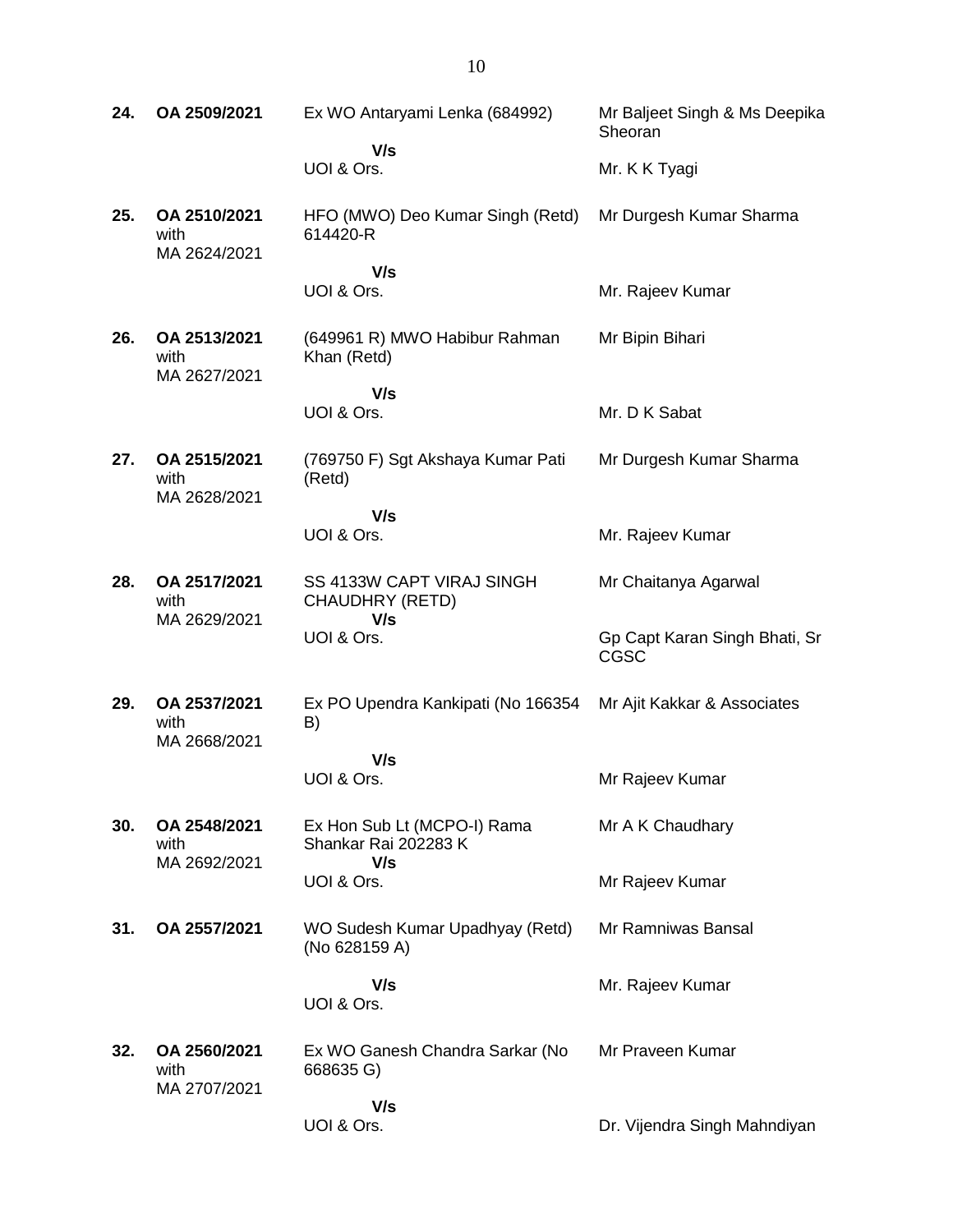| 33. | OA 2571/2021<br>with<br>MA 2722/2021 | Ex Hav Chandra Singh Bisht (4167482 Mr Praveen Kumar<br>A) |                            |
|-----|--------------------------------------|------------------------------------------------------------|----------------------------|
|     |                                      | V/s<br>UOI & Ors.                                          | Mr D K Sabat               |
| 34. | OA 2572/2021                         | (IC-49402 F) Col NR Kulkarni (Retd)                        | Mr S S Pandey & Associates |
|     |                                      | V/s<br>UOI & Ors.                                          | Mr. V Pattabhi Ram         |

# **Final Opportunities**

| 35. | OA 2744/2021<br>with<br>MA 2929/2021 | Ex Hav Hony Nb Sub Narendra Kumar Mr Virender Singh Kadian<br>(7111077) |                             |
|-----|--------------------------------------|-------------------------------------------------------------------------|-----------------------------|
|     |                                      | V/s<br>UOI & Ors.                                                       | Mr Y P Singh                |
| 36. | OA 2747/2021<br>with                 | Ex Nk Nil Kanta Gain (12615434-P)                                       | Ms Archana Ramesh           |
|     | MA 2931/2021                         | V/s<br>UOI & Ors.                                                       | Mr Y P Singh                |
| 37. | OA 2748/2021                         | Ex JWO Shafiq Ahmad Siddiqui<br>(692847 A)                              | Mr Ajit Kakkar & Associates |
|     |                                      | V/s<br>UOI & Ors.                                                       | Mr Avdhesh Kumar Singh      |
| 38. | OA 2753/2021<br>with                 | Ex Sep G Dileep Kumar (14683228 A)                                      | Mr Ajit Kakkar & Associates |
|     | MA 2936/2021                         | V/s<br>UOI & Ors.                                                       | Mr Anil Gautam              |
| 39. | OA 2873/2021<br>with                 | IC-34834Y Col GRR Reddy (Retd)                                          | Mr Ajay Yadav               |
|     | MA 3084/2021                         | V/s<br>UOI & Ors.                                                       | Mr Rajeev Kumar             |
| 40. | OA 2885/2021<br>with<br>MA 3114/2021 | Smt Nahanti Devi W/o Capt<br>Hemchander (Retd) SL-2221                  | Mr Ajit Kakkar & Associates |
|     |                                      | V/s<br>UOI & Ors.                                                       | Mr. V Pattabhi Ram          |
| 41. | OA 2890/2021<br>with<br>MA 3118/2021 | Ex Sub Maj/Hony Lieutenant Ganga<br>Singh (JC 640787-A)                 | Ms Pallavi Awasthi          |
|     |                                      | V/s<br>UOI & Ors.                                                       | Mr S D Windlesh             |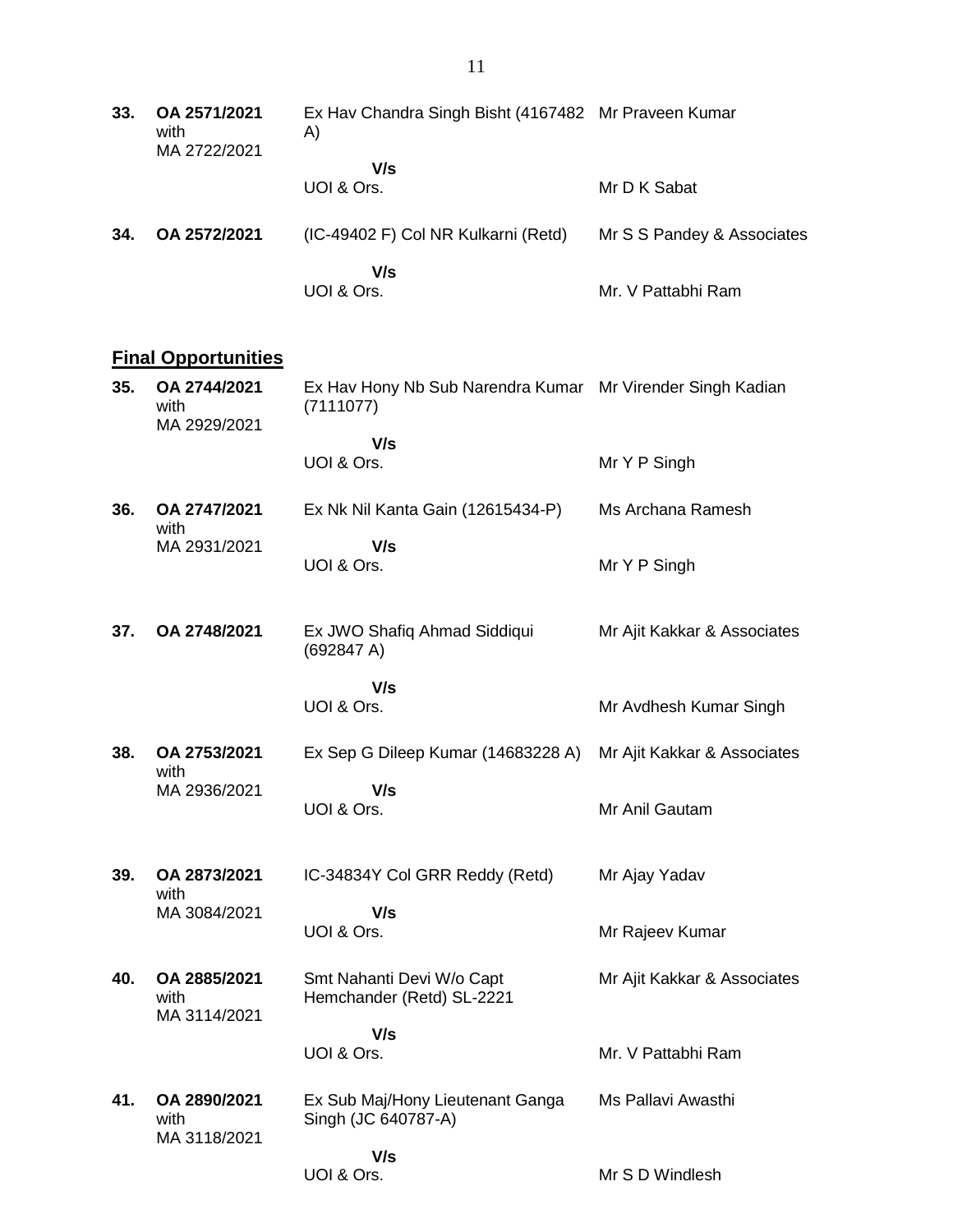| 42. | OA 2899/2021<br>with<br>MA 3128/2021 | Ex Sub Maj/Hony Capt Bhagwat Singh Ms Pallavi Awasthi<br>Karki (JC-693476 N) |                                       |
|-----|--------------------------------------|------------------------------------------------------------------------------|---------------------------------------|
|     |                                      | V/s<br>UOI & Ors.                                                            | Mr K K Tyagi                          |
| 43. | OA 2903/2021<br>with<br>MA 3129/2021 | (666707 G) MWO Mithilesh Kumar<br>Rajpal (Retd)                              | Mr Ramniwas Bansal                    |
|     |                                      | V/s<br>UOI & Ors.                                                            | Mr Rajeev Kumar                       |
|     |                                      | <b>First Time Listed For Completion Of Pleadings</b>                         |                                       |
| 44. | OA 162/2022                          | Ex LRO (Spl) Ajay Kumar (No 214054-<br>N)                                    | Mr Ved Prakash & Devendra<br>Kumar    |
|     |                                      | V/s                                                                          |                                       |
|     |                                      | UOI & Ors.                                                                   | Mr Shyam Narayan                      |
| 45. | OA 169/2022<br>with<br>MA 240/2022   | Smt Lachmi Devi Wd/o Ex Gdr<br>Mukhtiar Singh (2646202)                      | Mr Manoj Kr Gupta                     |
|     |                                      | V/s                                                                          |                                       |
|     |                                      | UOI & Ors.                                                                   | Ms Suman Chauhan                      |
| 46. | OA 170/2022<br>with                  | Ex Sep Manoj Kumar (10316159 L)                                              | Mr Ved Prakash & Mr Devendra<br>Kumar |
|     | MA 241/2022                          | V/s<br>UOI & Ors.                                                            | Mr Prabodh Kumar                      |
| 47. | OA 171/2022<br>with                  | (775405 A) JWO Rajesh Kumar Singh<br>(Retd)                                  | Mr Bipin Bihari                       |
|     | MA 242/2022                          | V/s<br>UOI & Ors.                                                            | Mr Rajeev Kumar                       |
| 48. | OA 173/2022<br>with                  | Ex Spr Bhaskara M N (15325629-F))                                            | Mr Ved Prakash & Devendra<br>Kumar    |
|     | MA 249/2022                          | V/s<br>UOI & Ors.                                                            | Mr Rajesh Kumar Das                   |
| 49. | OA 175/2022<br>with<br>MA 251/2022   | Ex MWO Bhagwat Prasad Gupta<br>(672198 A)                                    | Ms Pallavi Awasthi & Apurva<br>Singh  |
|     |                                      | V/s<br>UOI & Ors.                                                            | Mr K K Tyagi                          |
| 50. | OA 176/2022                          | Capt (TS) Hari Shankar Singh (Retd)<br>51048-T                               | Mr Kritendra Tiwari                   |
|     |                                      | V/s<br>UOI & Ors.                                                            | Mr. Niranjana Das                     |